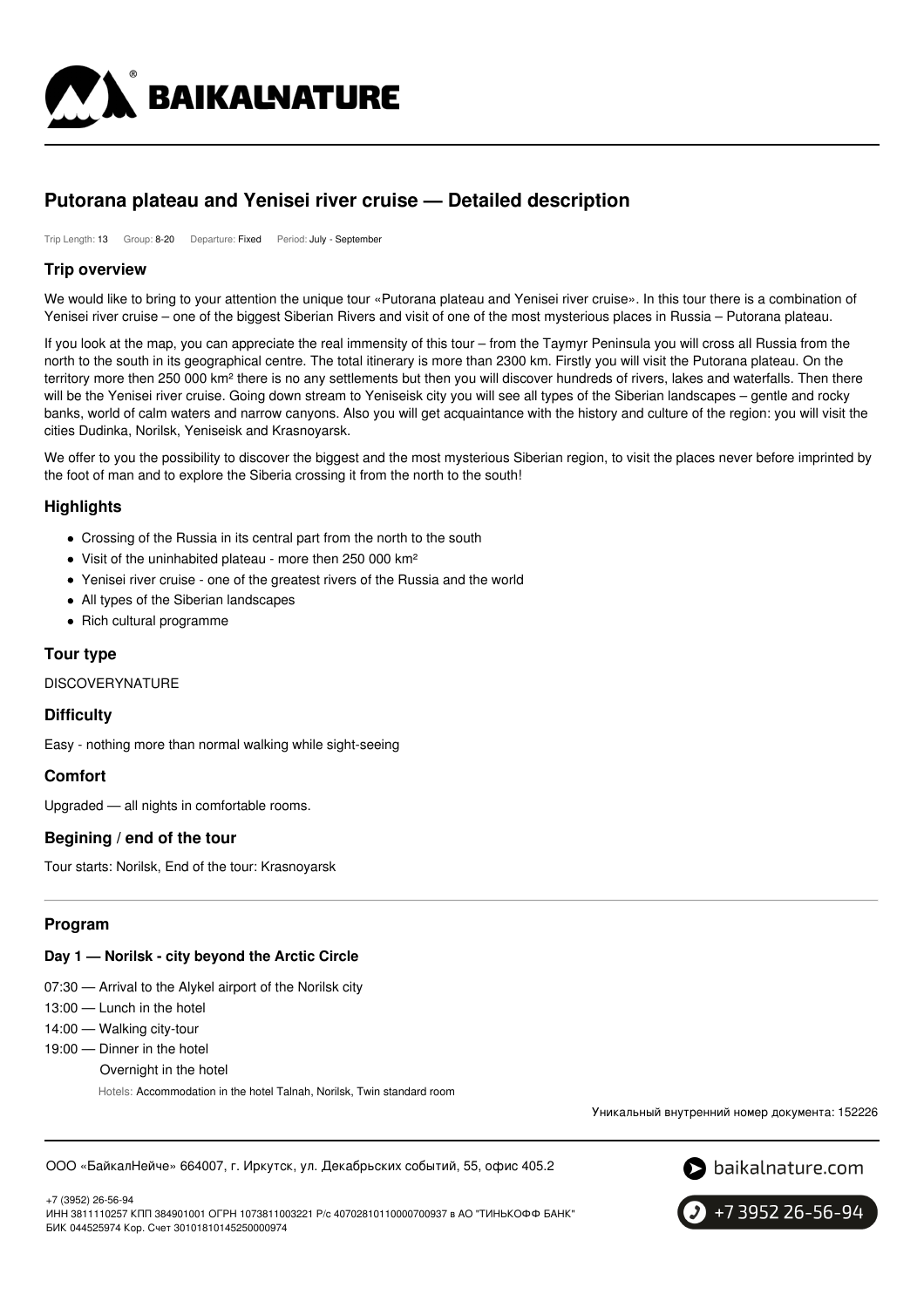

Comfort: Comfortable accommodation, WC and bath / shower in room

#### **Day 2 — To the Putorana Nature Reserve**

- 09:00 Breakfast in the hotel
- 10:30 Transfer to the berth
- 11:30 Departure to the Putorana plateau
- 13:00 Lunch-box (on board)
- 16:30 Arrival and accommodation at the resort
- 19:00 Dinner at the resort

Overnight at the resort

Hotels: Accommodation at the resort "Bunisyak", Room for 3-4 persons Comfort: Simple comfort accommodation, toilet outdoors, banya

#### **Day 3 — Waterfalls of Putorana Plateu**

- 09:00 Breakfast at the tourist base
- 10:00 Discovery waterfall "Southern Neralakh"
- 13:00 Lunch
- 15:00 Excursion to the waterfalls of the Vitaminka River
- 19:00 Dinner at the base

#### Overnight at the resort

Hotels: Accommodation at the resort "Bunisyak", Room for 3-4 persons Comfort: Simple comfort accommodation, toilet outdoors, banya

#### **Day 4 — Return to Norilsk**

- 09:00 Breakfast at the resort
- 10:00 Walking along Lama lake
- 13:00 Lunch at the resort
- 14:00 Departure on boat to Norilsk
- 18:30 Arrival and check-in to the hotel
- 19:30 Dinner in the hotel
- 20:00 Visit an observation point

Overnight in the hotel

Hotels: Accommodation in the hotel Talnah, Norilsk, Twin standard room Comfort: Comfortable accommodation, WC and bath / shower in room

#### **Day 5 — The northernmost city of the world**

- 06:30 Breakfast early in the morning
- 07:00 Transfer to Dudinka city
- 09:00 Visit to the Taymyr ethnographic museum
- 13:00 Lunch on board
- 15:00 Navigation to Igarka town
- 19:00 Dinner on board
	- Overnight on board

Hotels: Accommodation on the boat A.Matrossov, Twin cabin (1 classe) Comfort: Comfortable accommodation, WC and shower on the floor

### **Day 6 — Crossing of the polar circle**

Уникальный внутренний номер документа: 152226

ООО «БайкалНейче» 664007, г. Иркутск, ул. Декабрьских событий, 55, офис 405.2





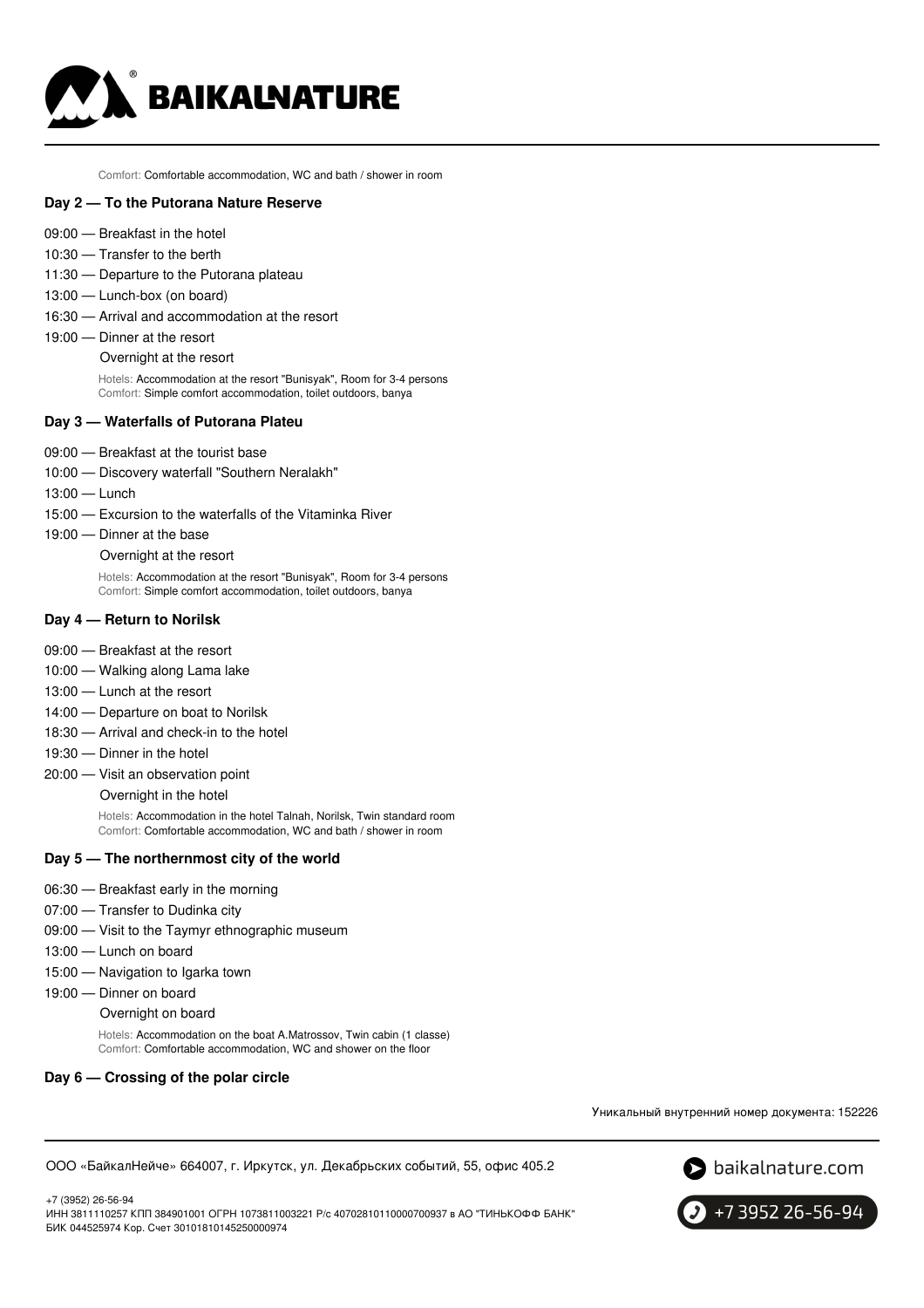

#### 09:00 — Breakfast

- 11:00 Navigation to the Turukhansk village
- 13:00 Lunch
- 15:00 Continuation of the navigation
- 19:00 Dinner on board
	- Overnight on board

Hotels: Accommodation on the boat A.Matrossov

### **Day 7 — The most picturesque canyon of Yenisei river**

- 09:00 Breakfast
- 11:00 Navigation day
- 13:00 Lunch
- 15:00 Yenisei river banks
- 19:00 Dinner
	- Overnight on board

Hotels: Accommodation on the boat A.Matrossov

#### **Day 8 — Acquaintance with the local people**

- 09:00 Breakfast
- 11:00 The biggest islands of the Yenisei river
- 13:00 Lunch
- 14:00 Landing in the Vorogovo village
- 19:00 Dinner
	- Overnight on board

Hotels: Accommodation on the boat A.Matrossov

### **Day 9 — Acquaintance with Yeniseisk**

- 09:00 Breakfast
- 10:00 Arrival to Yeniseisk
- 13:00 Lunch in the hotel
- 15:00 Yeniseisk city tour
- 19:00 Dinner in the hotel

Overnight in the hotel

Hotels: Accommodation in the hotel Enisseiskaya, Hotel Enisseiskaya, room for 2-3 persons Comfort: Comfortable accommodation, WC and bath / shower in room

#### **Day 10 — Great Siberian rivers**

- 09:00 Breakfast in the hotel
- 10:00 Excursion to the Museum of hand planes
- 11:20 Departure to the Strelka village
- 13:00 Picnic
- 14:00 Departure to Krasnoyarsk by tour bus
- 19:00 Dinner in the hotel
	- Overnight in the hotel

Hotels: Accommodation in the hotel Krasnoyarsk, Twin room (1 category) Comfort: Comfortable accommodation, WC and bath / shower in room

Уникальный внутренний номер документа: 152226

```
ООО «БайкалНейче» 664007, г. Иркутск, ул. Декабрьских событий, 55, офис 405.2
```


+7 (3952) 26-56-94 ИНН 3811110257 КПП 384901001 ОГРН 1073811003221 Р/с 40702810110000700937 в АО "ТИНЬКОФФ БАНК" БИК 044525974 Кор. Счет 30101810145250000974

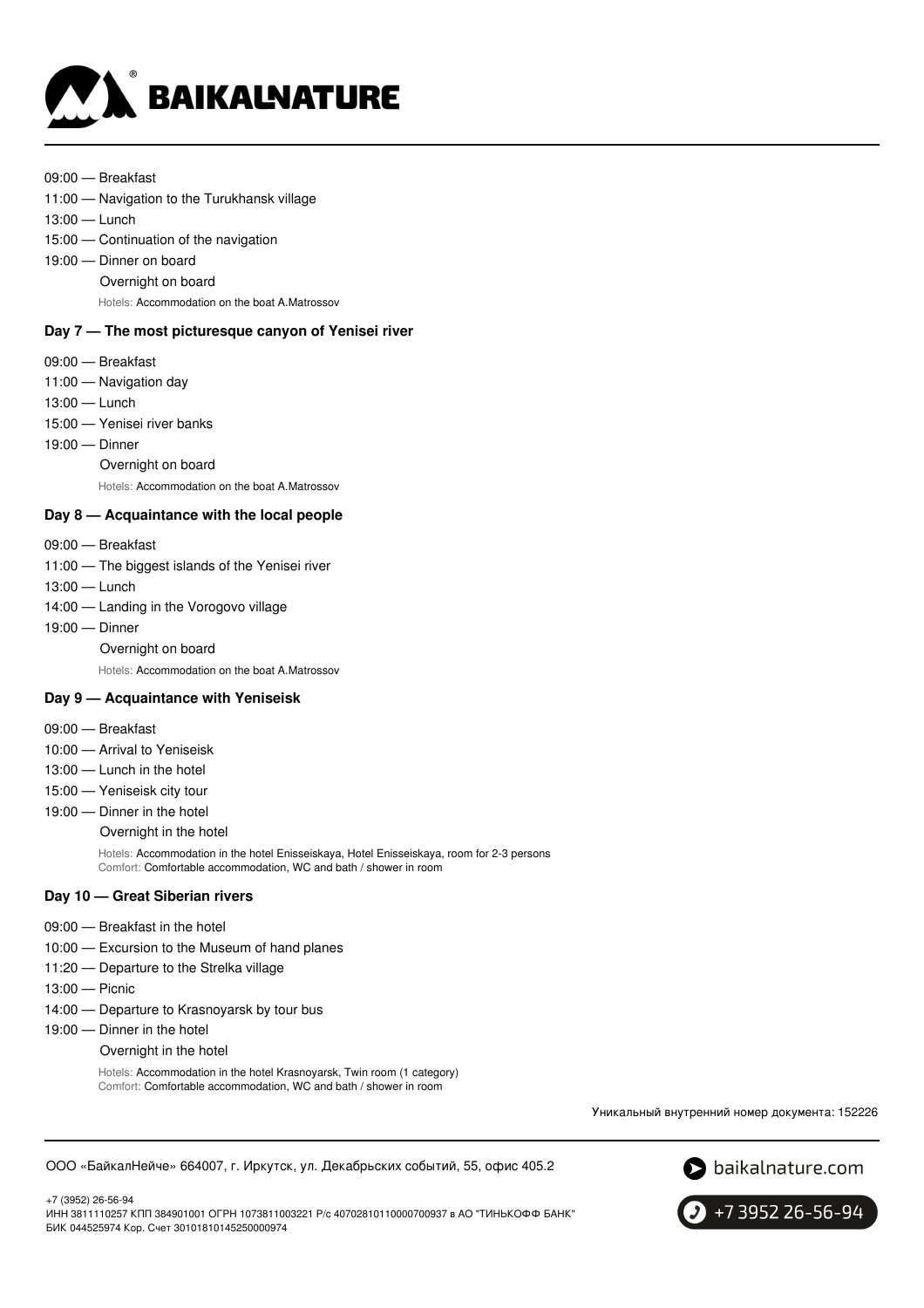

### **Day 11 — Acquaintance with Krasnoyarsk**

09:00 — Breakfast in the hotel

09:30 — City-tour

13:00 — Lunch in the city restaurant

- 19:00 Dinner in the hotel
	- Overnight in the hotel

Hotels: Accommodation in the hotel Krasnoyarsk

### **Day 12 — Stolby Nature Reserve**

- 09:00 Breakfast in the hotel
- 11:00 Excursion to Stolby Reserve
- 13:00 Lunch in the cafe
- 16:00 By chairlift to viewing point
- 19:00 Dinner in the hotel
	- Overnight in the hotel

Hotels: Accommodation in the hotel Krasnoyarsk

### **Day 13 — End of the programme**

09:00 — Breakfast in the hotel

### **Departures**

| 147600.00 RUB<br>17.07.2022<br>05.07.2022 |  |
|-------------------------------------------|--|
| 147600.00 RUB<br>31.07.2022<br>19.07.2022 |  |
| 147600.00 RUB<br>24.08.2022<br>05.09.2022 |  |

### **Note**

During the cruise, the accommodation in the twin cabin of the 1st class. Single supplement for the accommodation in hotels of Norilsk and Krasnoyarsk - 11 500 roubles. Supplement for the room with private comforts - 2 500 roubles/pers. The permit of the entrance to the Russian Arctic territory - 3 000 roubles /pers. We need about 50 days for the preparation of this document (the scanned copies of the first page of your passports and of the visa).

### **What's included**

#### **Price includes**

- Accommodation as per itinerary
- Transport as per itinerary
- Meals
- Excursions and visits as per itinerary
- Transfer from airport / railway station on first day
- Letter of invitation
- Russian-speaking guide services
- Accident insurance

#### **Price does not include**

- Visa
- Personal expenses and tips
- Visa fees and travel insurance
- Transfer to airport / railway station on last day

Уникальный внутренний номер документа: 152226

ООО «БайкалНейче» 664007, г. Иркутск, ул. Декабрьских событий, 55, офис 405.2



+7 (3952) 26-56-94

ИНН 3811110257 КПП 384901001 ОГРН 1073811003221 Р/с 40702810110000700937 в АО "ТИНЬКОФФ БАНК" БИК 044525974 Кор. Счет 30101810145250000974

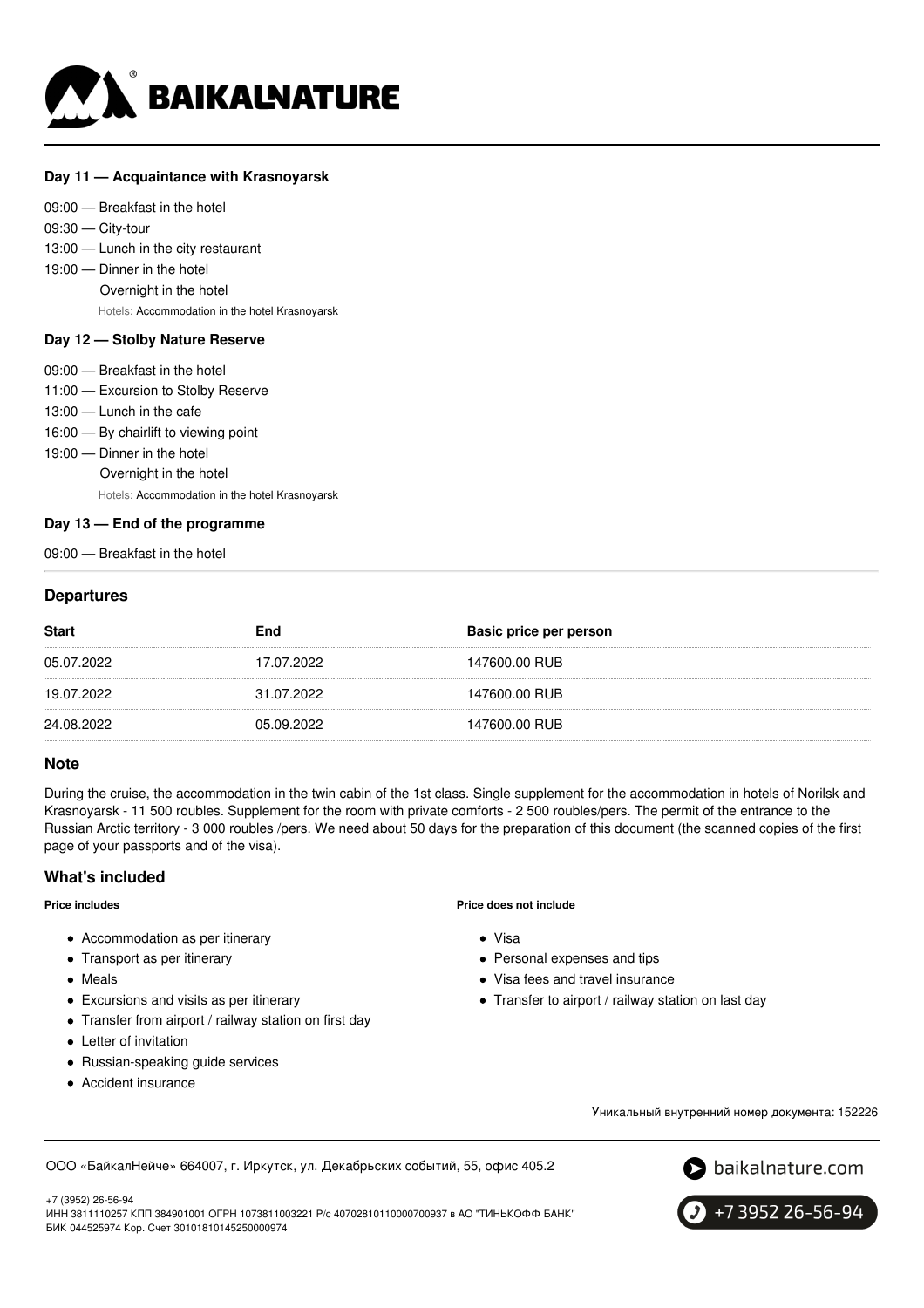

## **Checklist & Equipment**

We recommend you to pack all your stuff in two bags: a small backpack and a large travelling bag.

SMALL BACKPACK: will be useful for carrying your personal belongings during the day (camera, film, personal medication, bottled water, etc.) You will also use it as hand luggage during air travel for all your heavy (to lighten the travel bag in the luggage compartment), fragile (camera, etc.) and necessary (toilet bag, etc.) things.

BIG TRAVEL BAG or BIG BACKPACK: must contain the rest of your stuff. It will be in the luggage compartment during the flight. It will be transported by vehicles.

### **Recommended checklist**

Sunglasses Raincoat or wind and waterproof shell jacket (with hood !) POLARTEC or similar pullover **Shorts** T-shirts **Socks** Cap or hat to protect against sun Comfortable shoes for city Toilet roll Slippers Bath towel Swimsuit Important travel documents: Passport and visa, original or electronic airplane tickets (with a sets of photocopies kept separately), bank card

### **About the boat**

Motorship A.Matrossov is a comfortable threedeck vessel. Specifications Length - 96 m Width - 14 m Draught - 2.4 m Passenger capacity -260 Cabins - 2 Luxe cabins (upper deck) - twin cabin with toilet and douche; - 1 cabin 1st class (upper deck) - single cabin with washtsand; - 25 cabins 1st class (middle deck) - twin cabin with washtsand; - 16 cabins 2nd class (middle deck) - cabin for 4 persons; 19 cabins 3rd class (main deck) - cabin for 4 persons.

### **Meals**

If you are a vegetarian or have any particular preferences, please let us know, so we could adapt the menu.

### **Laundry**

Some hotels and inns offer laundry services for a variable sum of money. It is sometimes possible to use laundry services at homestay (when there is running water) for a fee.

### **Visa**

You need a tourist visa to travel to Russia. It can be issued for a maximum period of 30 days. Your passport has to be valid for at least six months after the expiry date of your visa and to have at least two blank pages.

BaikalNature offers visa support and has created "BaikalNature letter of invitation" package. If you buy a BaikalNature tour, this package is absolutely free; when you buy any other BaikalNature service, you will have to pay for this package. For more information please conact your nearest Russian Embassy or Visa Application Center.

#### **Money**

The Russian currency is ruble. In all cities and many large villages of Russia, you can easily withdraw rubles, using a Visa or MasterCard, from ATMs, located in banks, department stores or hotel lobbies, some of them are open 24 hours a day. If you have euros or dollars with

Уникальный внутренний номер документа: 152226

ООО «БайкалНейче» 664007, г. Иркутск, ул. Декабрьских событий, 55, офис 405.2



+7 (3952) 26-56-94 ИНН 3811110257 КПП 384901001 ОГРН 1073811003221 Р/с 40702810110000700937 в АО "ТИНЬКОФФ БАНК" БИК 044525974 Кор. Счет 30101810145250000974